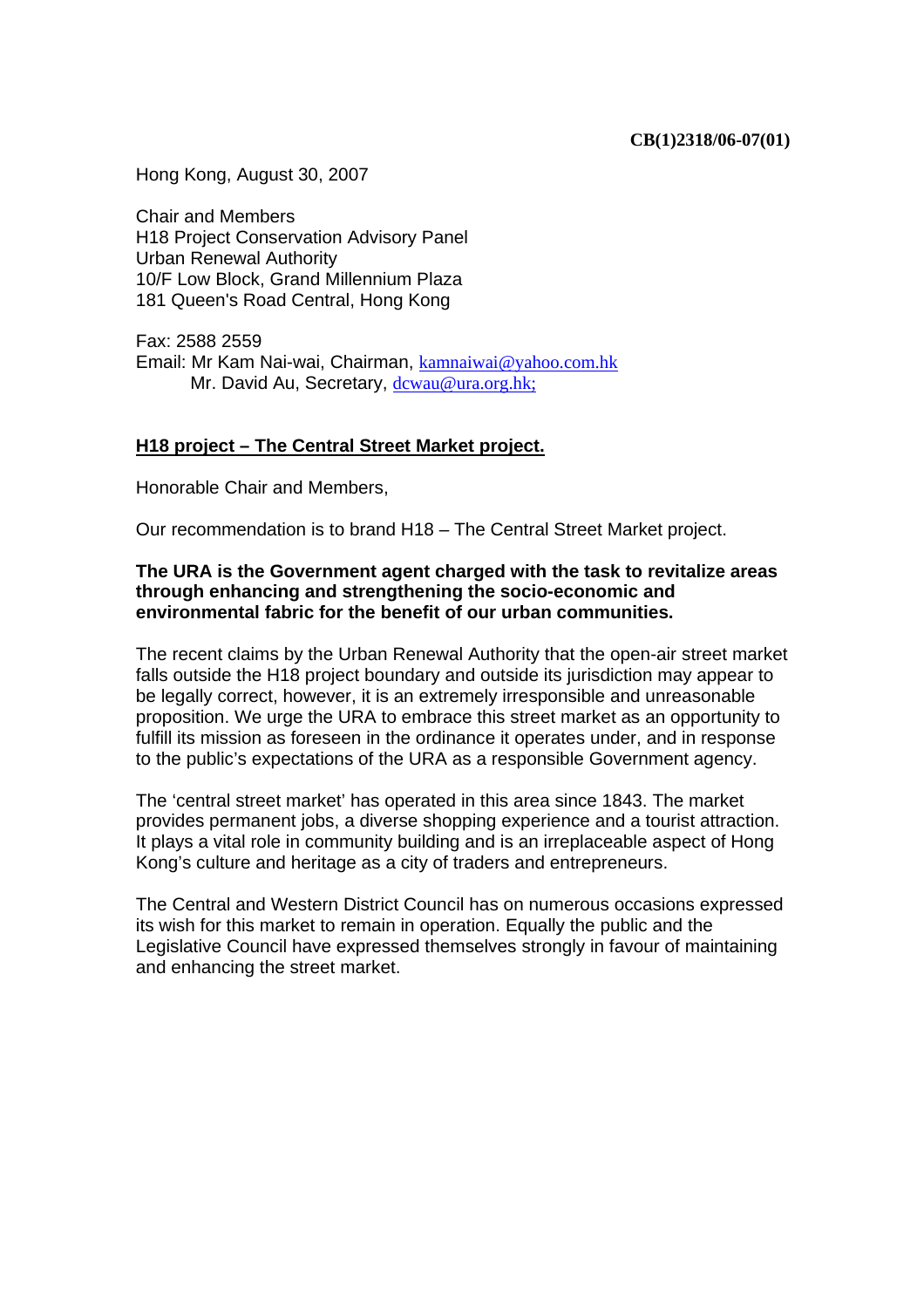#### **The design of the H18 project needs to change and the URA will need to mobilize the various Government Departments and Bureaus – including the FEHD - to assist in revitalizing this area.**

It is critical to make 'safeguarding, revitalizing and enhancing the open-air wet market in Peel Street, Graham Street and Gage Street' the starting point for the re-design of H18. Changes to the design must be made quickly to keep the project moving along efficiently, and to ensure that resumption and compensation proceed as promised for so long.

From the numbers we understand that this open-air market is a very sick patient and hardly alive. Of the 130 permitted places, an estimated 60 are in use, maybe 25 with original license holders (and most of them close to the end of their life), and the rest condoned to be used under helper licences.

### **The 'central street market' needs to be regulated for permanence, not as a temporary welfare policy for a few last remaining old hawkers. Importantly, to revitalize the area we need to immediately accept fresh applications for hawker permits, redesign the drainage, and resurface the street.**

Under the current policy to condone the market operation out of welfare considerations for aging operators, the market has become dilapidated as none of the very old operators have invested. Moreover, the street surface is at times slippery due to a failure to use better non-slip materials. The failure to manage the market and design the drainage for easy maintenance may at times result in unhygienic situations.

## **The intervention by URA with the H18 project has an immediate impact on the life expectancy of the socio-economy of the central street market.**

It is well recognized by the URA that the construction will impact the operation of the hawkers, and plans have been made for the temporary relocation of hawker permitted places. Less recognized and equally important is the fact that the affected properties provide the storage space and electricity for the market operators, and are home to a variety of shops (fish/meat/frozen foods) which make this street market a viable and diverse shopping destination.

Only with careful planning and a determined strategy to enhance and revitalize the open-air wet market can the URA avoid killing off this market economy forever. Although this may well be conveniently in line with the FEHD policy to reduce street hawkers and street trading where circumstances permit, as well as any policy to maximize land values for development and Government revenues, it is now widely recognized that this will destroy a valuable asset of Hong Kong.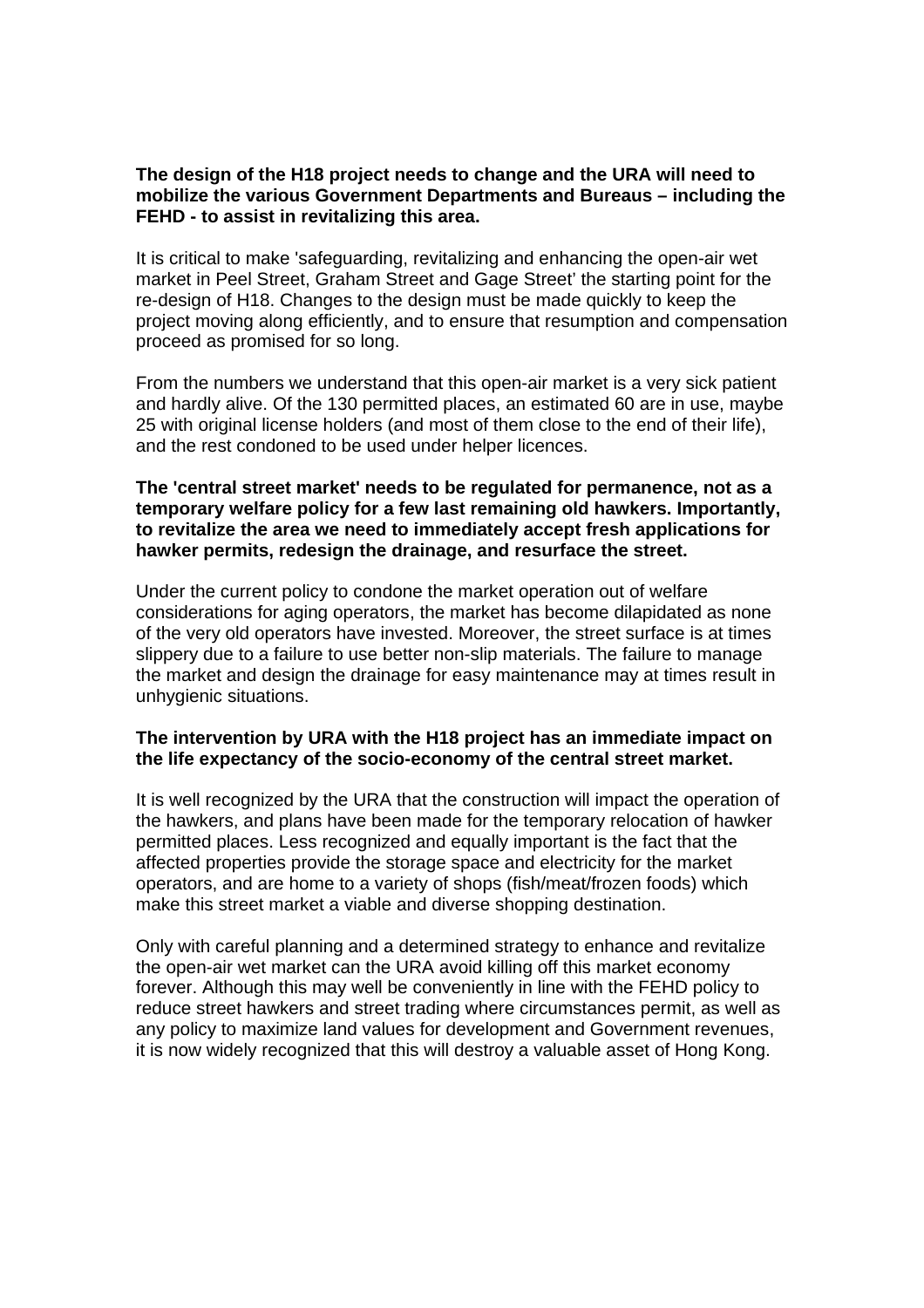# **Under the leadership of the URA as the agency in charge of the revitalization of this area, the open-air wet market in Graham, Peel and Gage Street can increase its value for Hong Kong, and at the same time enhance surrounding property values.**

Here is a two-step approach to ensure that the H18 project can successfully become 'The Central Street Market' project under the URA:

# **Step 1: Recognize what makes a successful central street market**

- How to make sure that young people can make fresh applications for licences to operate in Central ASAP (there many unskilled people looking for such opportunity to start their own business)?
- Minimum permitted places (current 130 too few does not make a market, too many may create conflicts with traffic)?
- What size (current 3x4 is too small)?
- What products (which wet goods)?
- Number of supporting shops in adjoining properties to ensure a diversified shopping experience and broad range of goods?
- Which street sections (Graham/Peel/Gage street)?
- Should the hawkers be in the center of the street so that people walk between stall and shop? Or as now, immediately abutting the shops? Or all hawkers on one side, and shops on the other?
- Size of storage facilities required in the adjoining H18 property at reasonable rent for hawkers' merchandise and for stall equipment?
- Adequate loading/unloading space?
- Cleaning (Special drainage design for easy cleaning of the road)?
- Road surface (non slip, the road is at a gradient!)?
- Electricity provision?
- Review successful open-air wet markets overseas and discuss the operation of markets with hawkers in other markets in Hong Kong (incl Mongkok and Wanchai) to identify relevant success factors?

## **Step 2: Design H18 to become the 'best' street market and top attraction for residents and tourists.**

- Where are the storage facilities for the hawkers?
- Where are the shops?
- Where do you locate the building entrances?
- What and where are the street level uses of the buildings?
- What and where are street level interfaces?
- Where are fire access routes?
- Which old structures do we keep?
- If street access and fire access is reduced because of the market then what size buildings are permitted if you apply the existing rules and regulations?